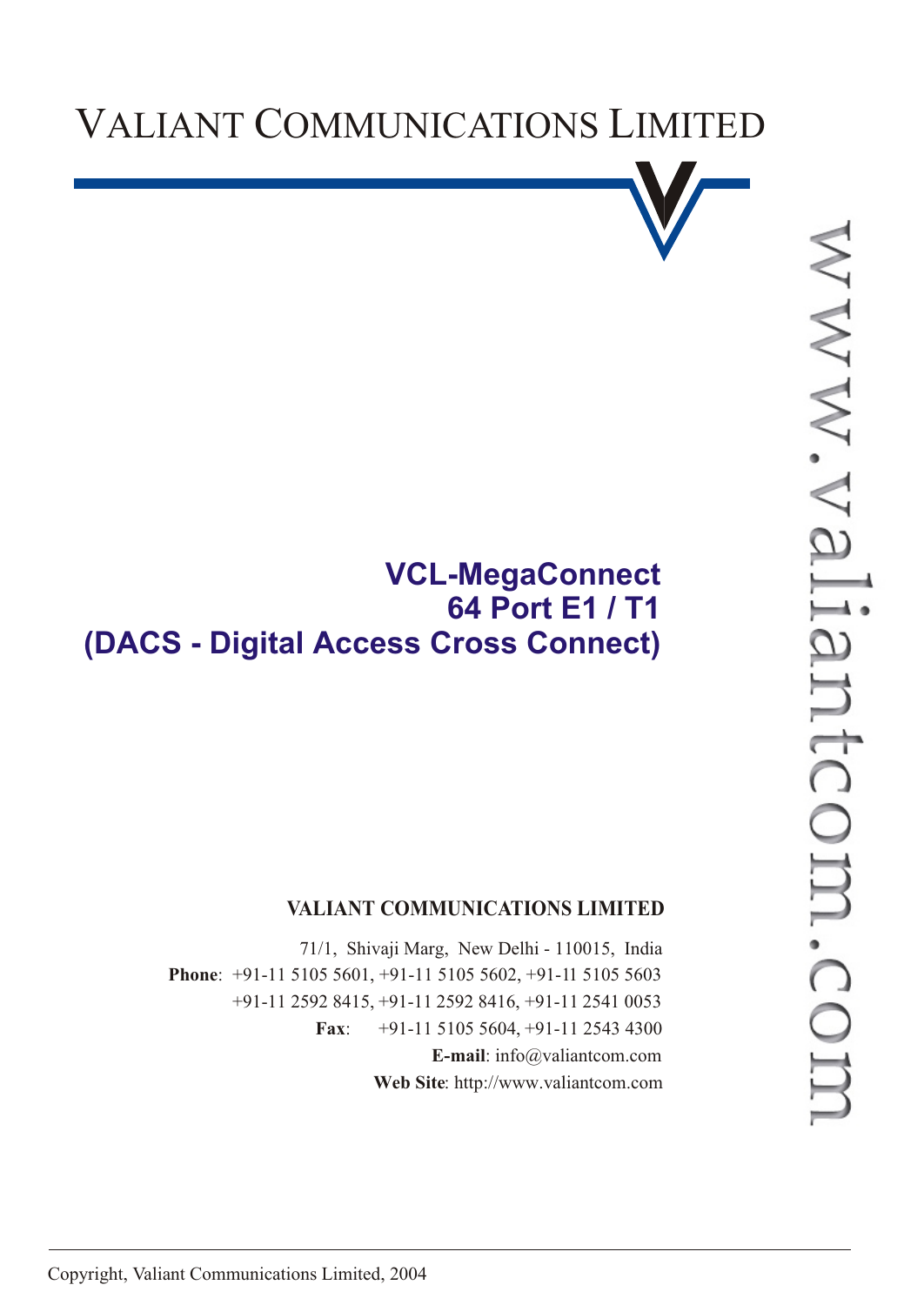# **Automatic Protection Switching Application**



**VCl-MegaConnect Front View**

**Maximize mobile operator service availability and network resiliency through MegaConnect Path - Protection enabled facility**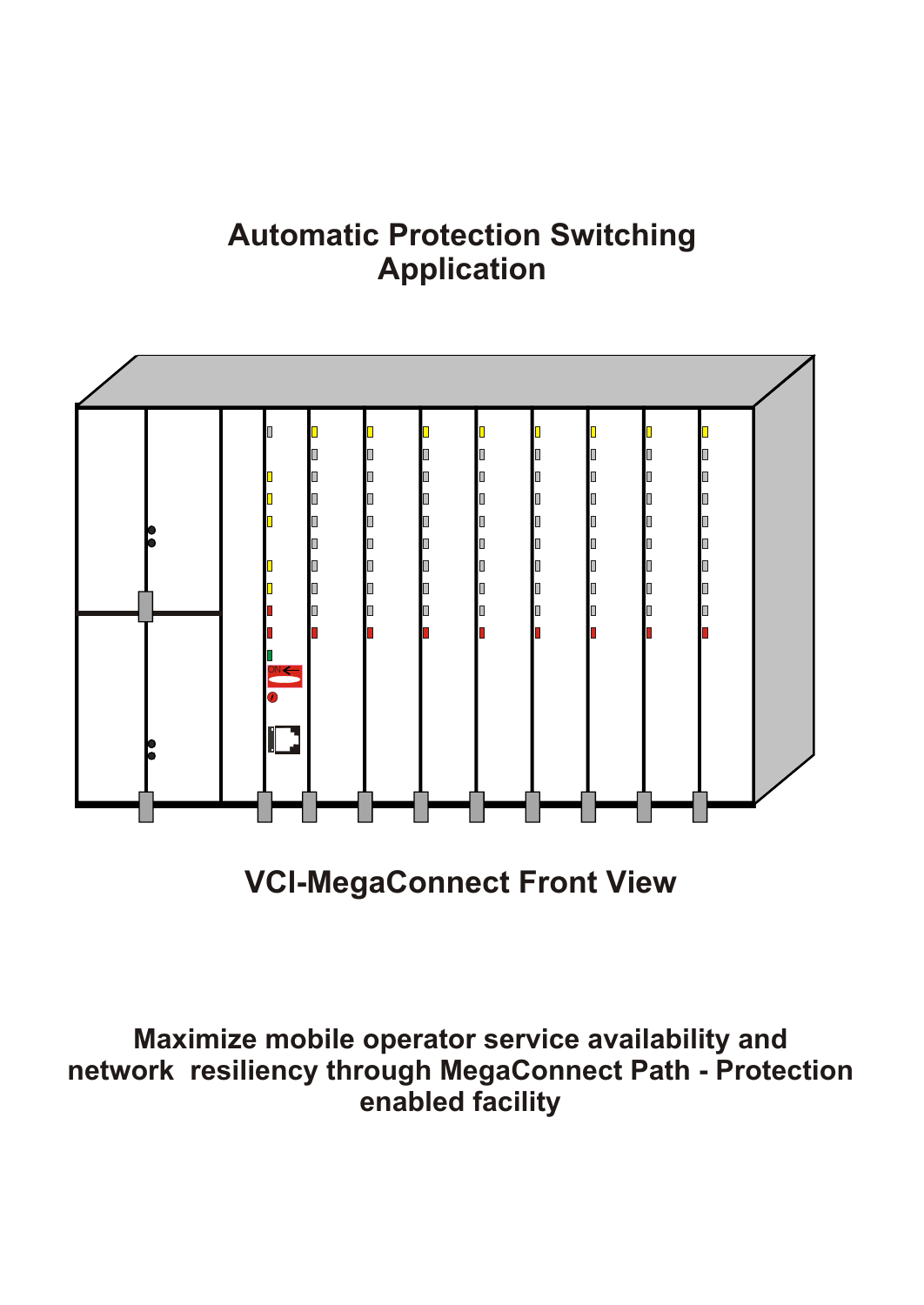# **Automatic Path Protection Switching**



**VCl-MegaConnect Rear View**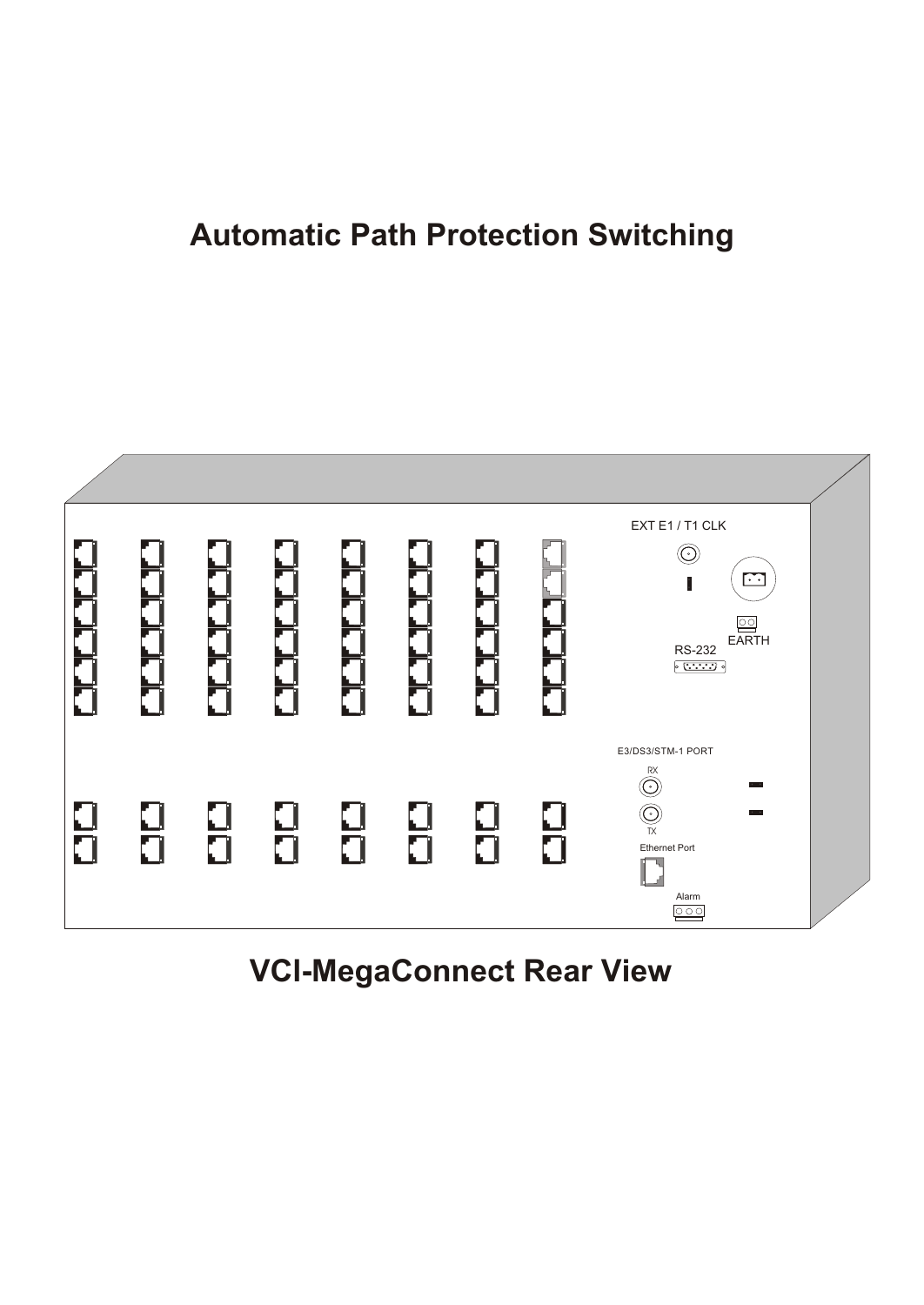**Two User selectable MegaConnect options are available for reliable networks operation**



**These ensure that mission critical voice, data, control and management traffic are properly supported and maintained even during T1 / E1 backhaul facility outages. When the working link fails, the protection link becomes active.**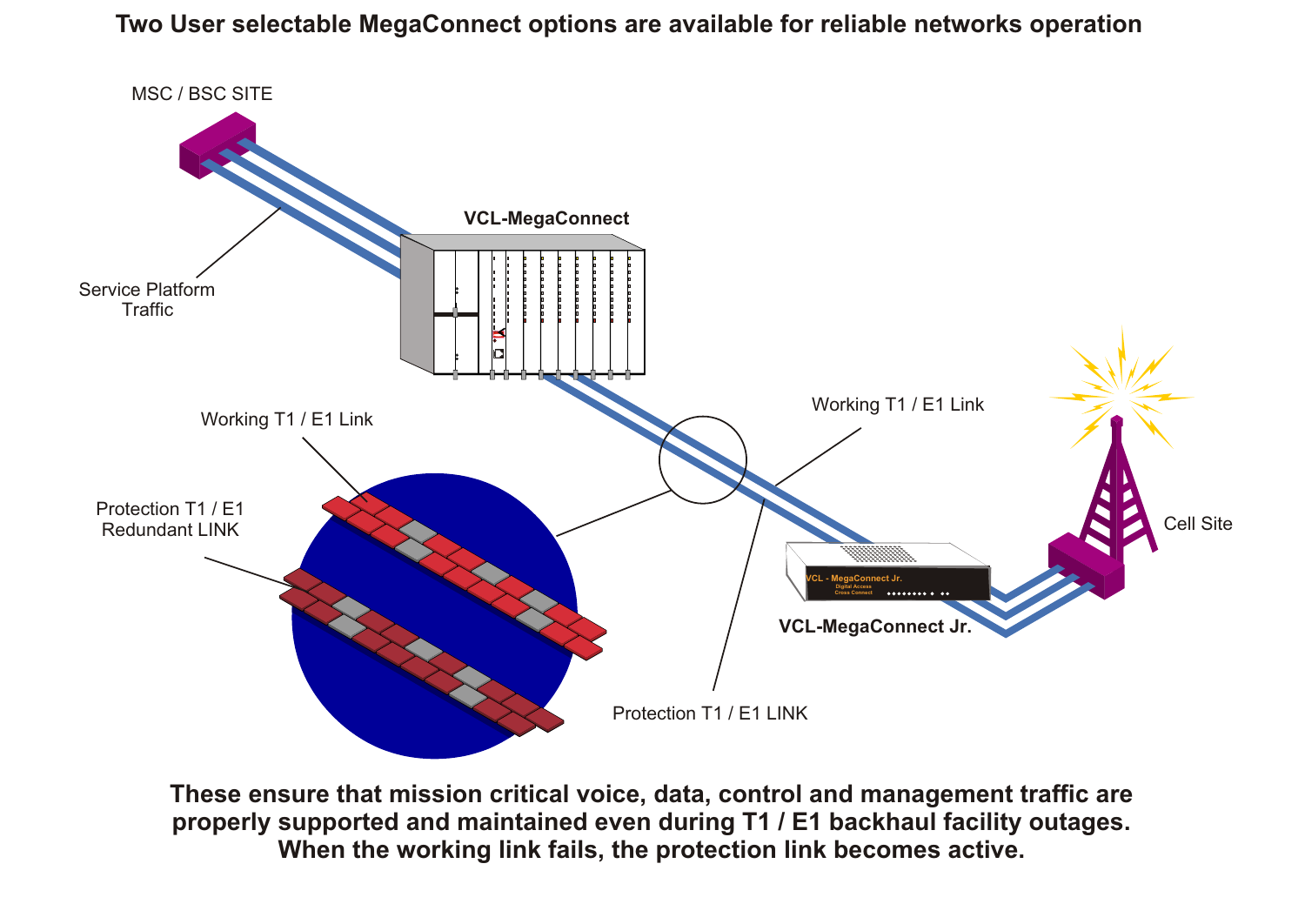### **MegaConnect (With Path Protection Switching) - Normal Operation**



**During normal Operation, MegaConnect sends duplicate traffic across both the working and dedicated protection E1 / T1 facilities while continuously maintaining the performance of both links to determine which link shall be utilized.**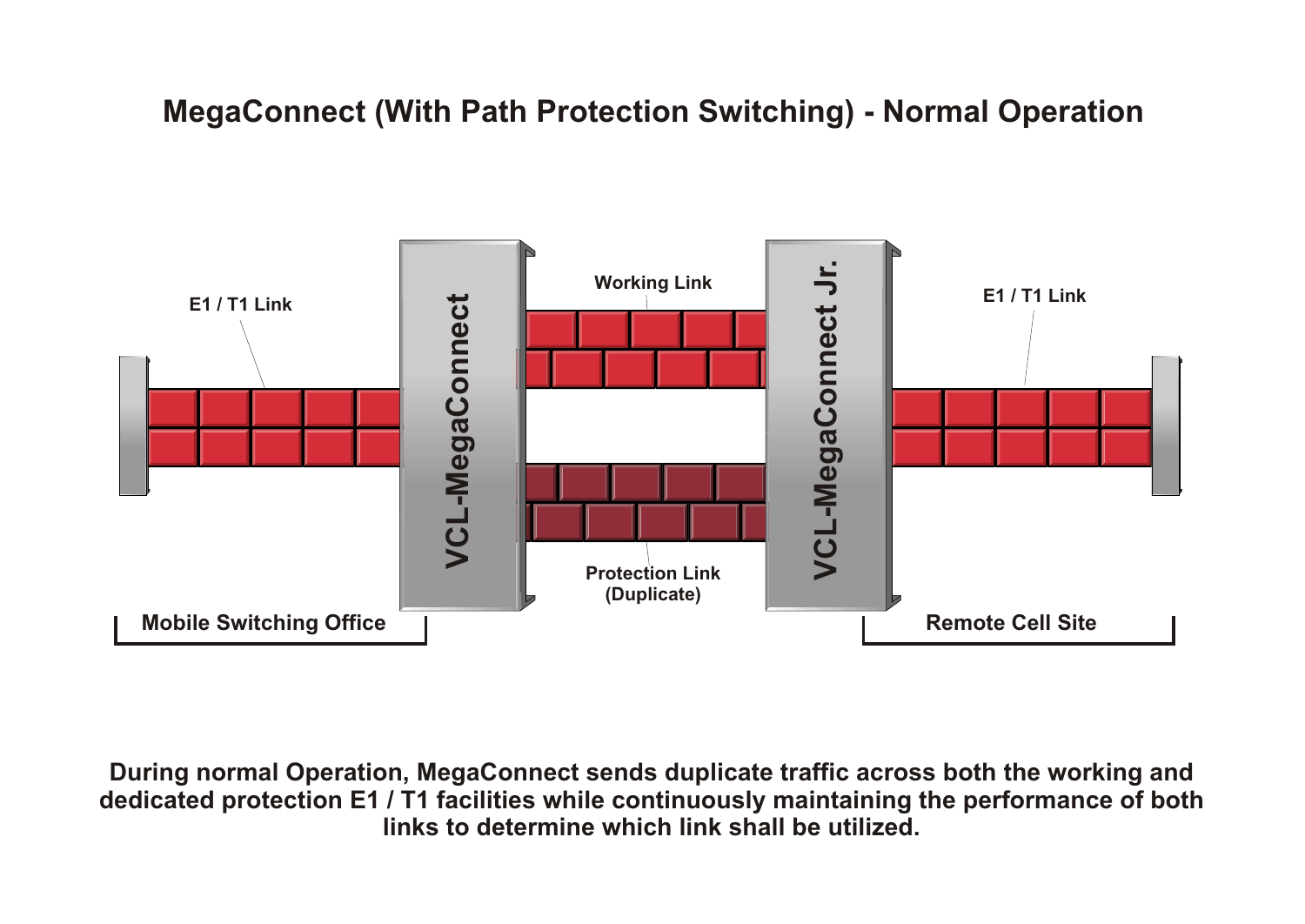### **MegaConnect (With Path Protection Switching) - Normal Operation**



**Through the comprehensive digital access cross-connect and remote management capabilities integrated within MegaConnect, backhaul T1 / E1 facilities can be optimally groomed to reduce both Capital Expenditure and improve Network reliability.**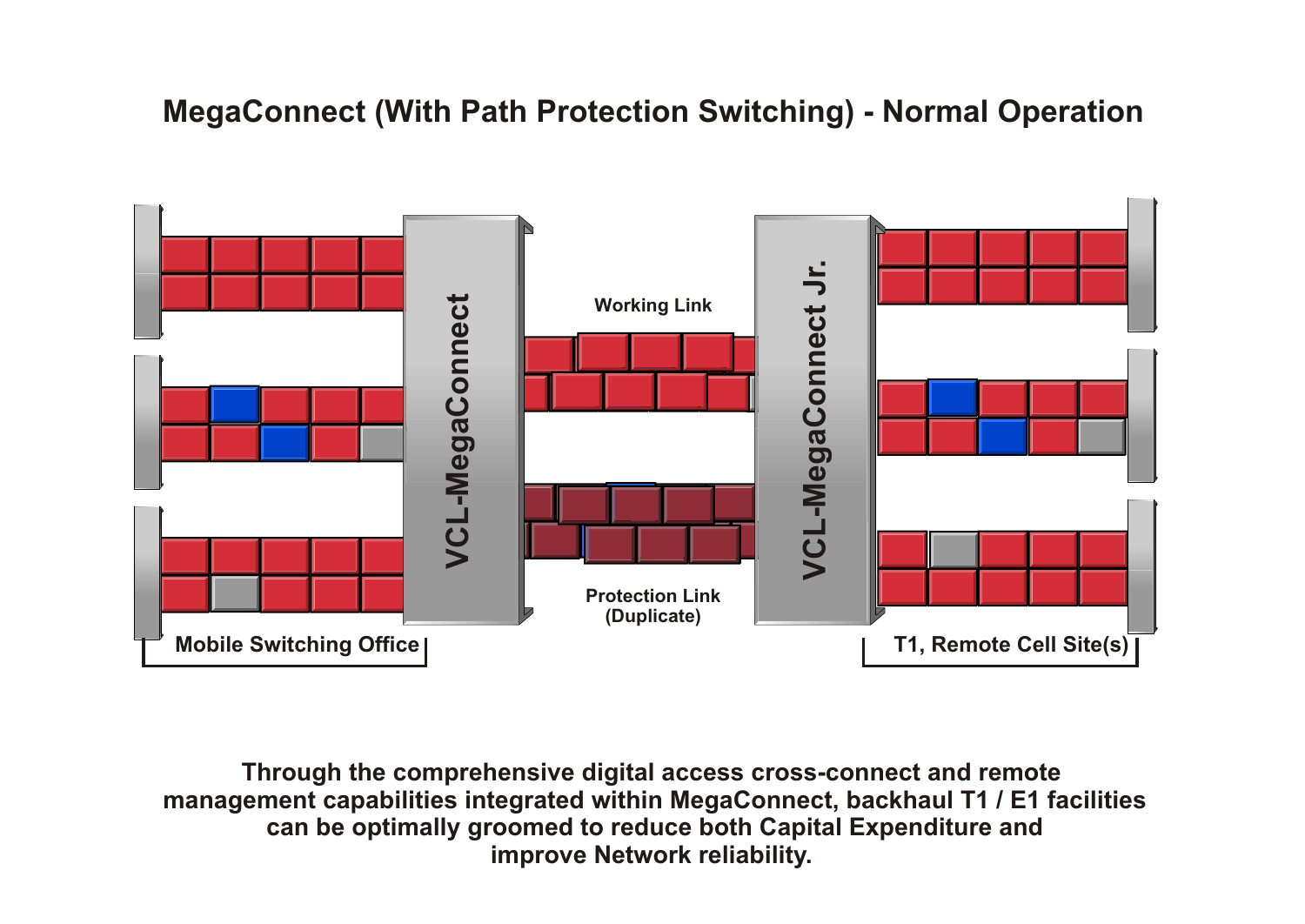#### **MegaConnect (With Path Protection Switching) - Working Link Fault**



**In the event of a failed or degraded T1 / E1 link, the traffic is automatically transfered from the previously working link to the duplicate protection link in accordance with the pre determined operating parameter programmed by the network operator.**